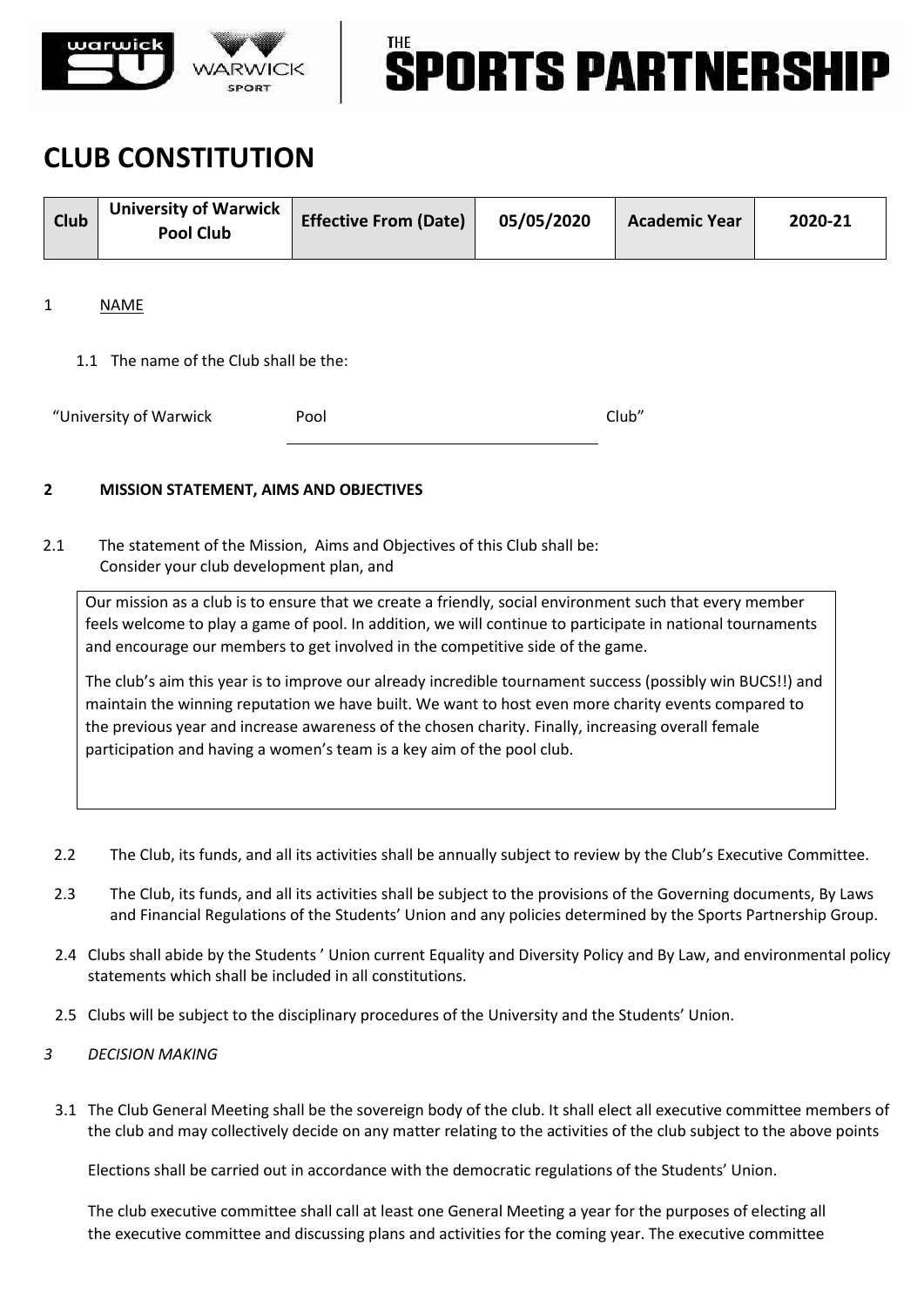

### **PORTS PARTNERSH**

shall give at least seven days' notice of any General Meeting to all members as far as is possible and such notice shall include details of any elections to be held. The executive committee shall call further meetings either at its own initiative or at the request of 20% of the membership (as defined by the Sports Officer).

- 3.2 The club executive committee shall be made up of at least three voting members of which three shall be the President/Chair, Secretary and the Treasurer respectively. The General Meeting shall be free to give titles to the remaining voting members of the executive committee. At least one person should have responsibility for welfare matters and one person for safety matters.
- 3.3 The executive committee shall be responsible for the day-to-day running of the club and may decide upon any matter which has not been decided upon by the General Meeting. The executive committee shall be further responsible for:
- 3.3.1 Organising the activities of the club in such a way as to include the greatest possible number of the club's members.
	- 3.3.2 Directing the expenditure of the club's funds in a responsible fashion in line with the aims, objectives and planned activities of the club and the aforementioned financial regulations.
	- 3.3.3 Formulating and submitting an annual bid for funds from the Students' Union prior to any specified deadline which shall include a statement of activities and objectives for the coming year and a detailed justification of the figures contained within the bid.
	- 3.3.4 Formulating and submitting any additional bids for funds from Warwick Sport or other organisations.
	- 3.3.5 Assisting any review (including an Annual Report) of the club's activities and use of funds carried out by the Sports Partnership Group.
	- 3.3.6 Upholding the constitution of the club and ensuring that its aims and objectives reflect the clubs activities.
	- 3.3.7 Communicating effectively matters relating to the club, its activities and finances as well as information from the Students' Union, University and Sports partnership Group to the club membership
	- 3.3.8 managing the club's communication channels including but not limited to social media and website having due regard to related IT policies, Data Protection, Equality and Diversity and related legislation.
	- 3.3.9 Ensuring all matters relating to the health and safety of club members during club activity are properly assessed and provided for.
	- 3.3.10 Protecting the good reputation of the club, the Students' Union and the University
	- 3.3.11 The Executive will not undertake any contracts in their name given their unincorporated status they will not undertake any contracts in the name of the Students' Union or University without prior written agreement.
	- 3.3.12 The Executive Committee will establish a system for the use and security of club sports equipment. At the beginning of the academic year an inventory of club equipment will be submitted as part of the Club Development Plan.
	- 3.4 The Treasurer shall be directly responsible for the administration of any grant to the club and shall be responsible for the administration of any other income or expenditure from the clubs funds.
- *4 MEMBERSHIP*